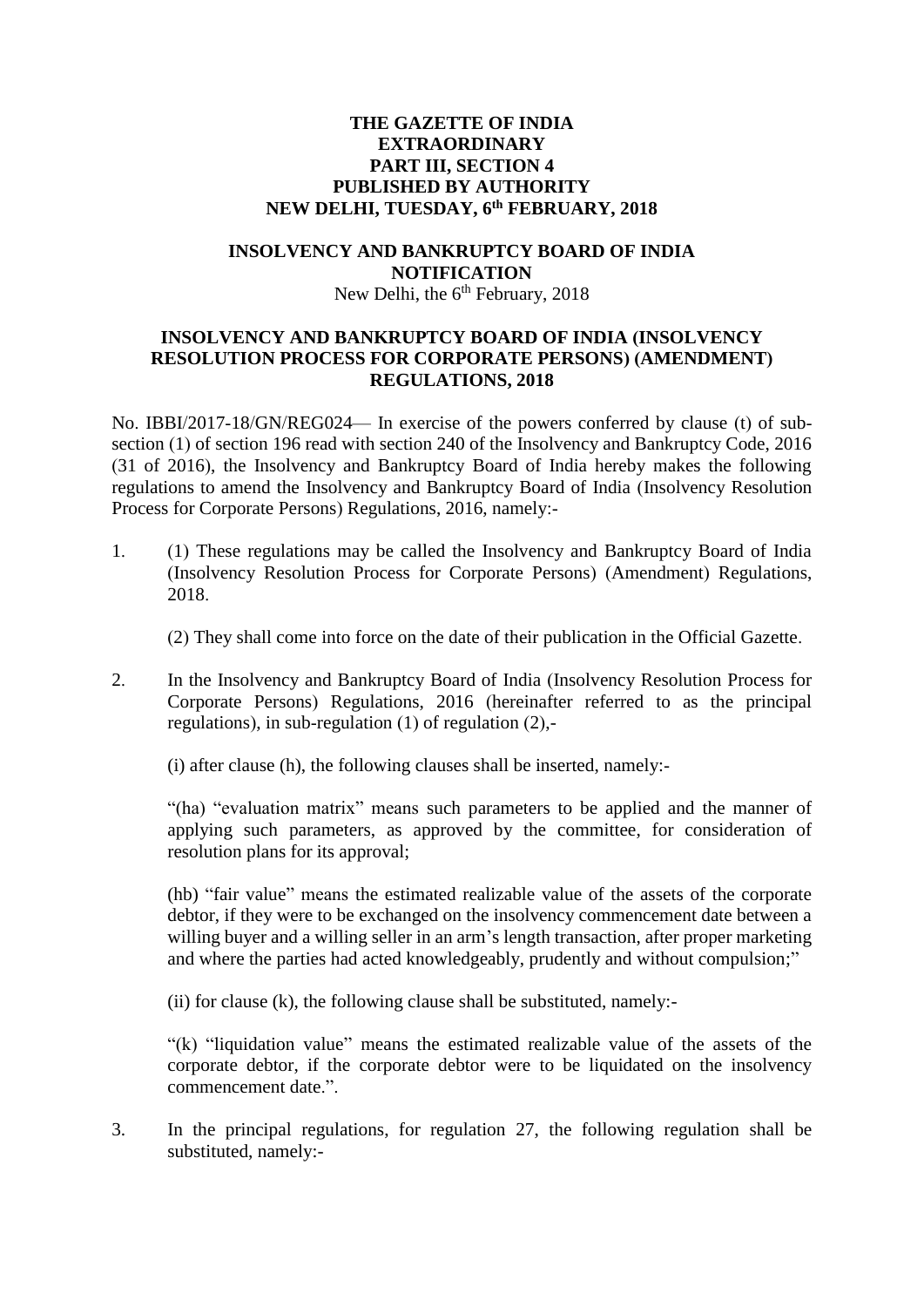"27. **Appointment of registered valuers.** - The resolution professional shall within seven days of his appointment, appoint two registered valuers to determine the fair value and the liquidation value of the corporate debtor in accordance with regulation 35:

Provided that the following persons shall not be appointed as registered valuers, namely:

(a) a relative of the resolution professional;

(b) a related party of the corporate debtor;

(c) an auditor of the corporate debtor at any time during the five years preceding the insolvency commencement date; or

(d) a partner or director of the insolvency professional entity of which the resolution professional is a partner or director."

4. In the principal regulations, for regulation 35, the following regulation shall be substituted, namely:-

# "**35. Fair value and Liquidation value.**

- (1) Fair value and liquidation value shall be determined in the following manner:-
	- (a) the two registered valuers appointed under regulation 27 shall submit to the resolution professional an estimate of the fair value and of the liquidation value computed in accordance with internationally accepted valuation standards, after physical verification of the inventory and fixed assets of the corporate debtor;
	- (b) if in the opinion of the resolution professional, the two estimates of a value are significantly different, he may appoint another registered valuer who shall submit an estimate of the value computed in the same manner; and
	- (c) the average of the two closest estimates of a value shall be considered the fair value or the liquidation value, as the case may be.
- (2) After the receipt of resolution plans in accordance with the Code and these regulations, the resolution professional shall provide the fair value and the liquidation value to every member of the committee in electronic form, on receiving an undertaking from the member to the effect that such member shall maintain confidentiality of the fair value and the liquidation value and shall not use such values to cause an undue gain or undue loss to itself or any other person and comply with the requirements under sub-section (2) of section 29:
- (3) The resolution professional and registered valuers shall maintain confidentiality of the fair value and the liquidation value.".
- 5. In the principal regulations, for sub-regulation (1) of regulation 36, the following subregulation shall be substituted, namely: -

"(1) Subject to sub-regulation (4), the resolution professional shall submit the information memorandum in electronic form to-

(a) each member of the committee within two weeks of his appointment as resolution professional; and

(b) to each prospective resolution applicant latest by the date of invitation of resolution plan under clause (h) of sub-section (2) of section 25 of the Code."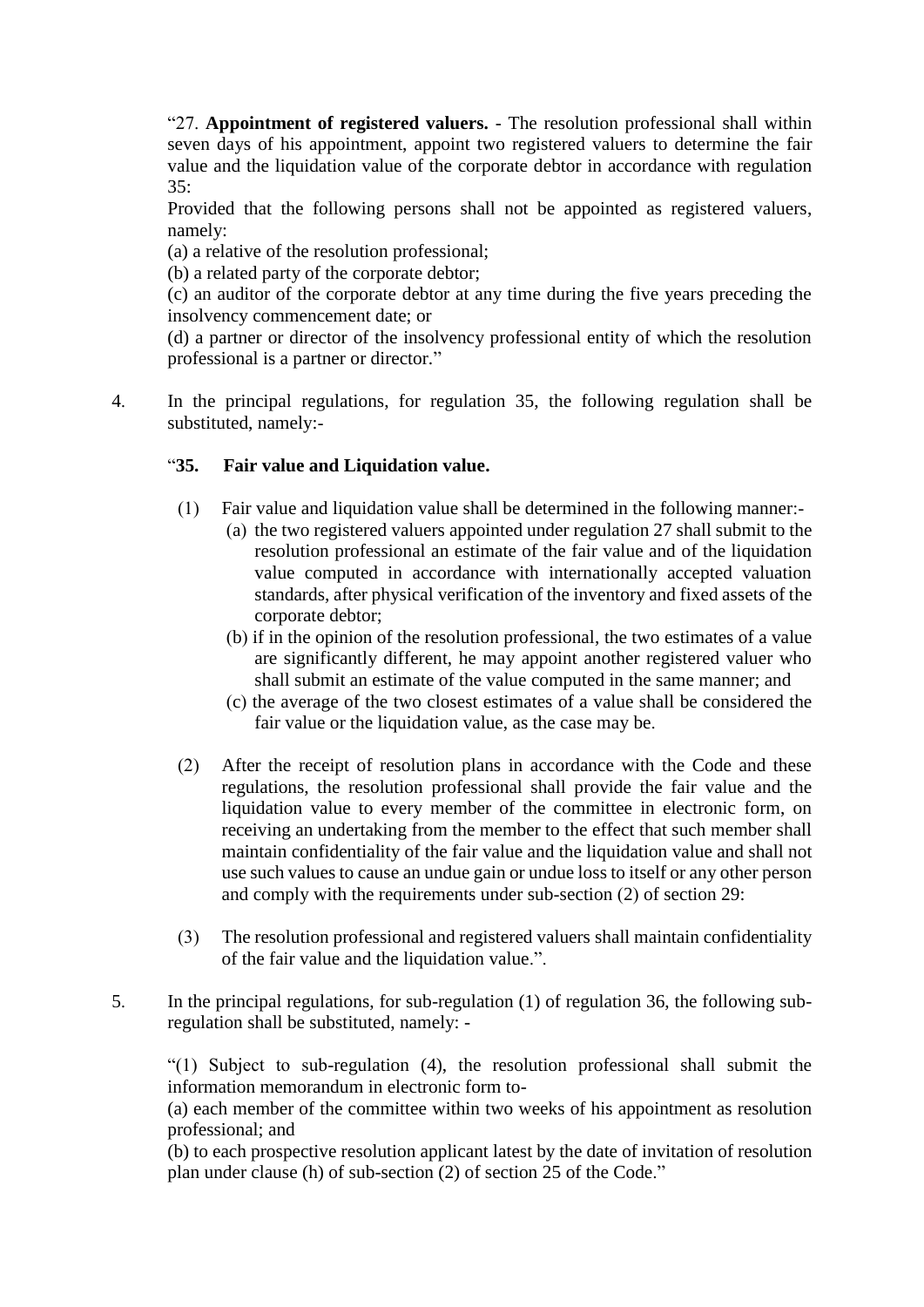6. In the principal regulations, for clause (a) of sub-regulation (2) of regulation 36, the following clause shall be substituted, namely: -

"(a) assets and liabilities with such description, as on the insolvency commencement date, as are generally necessary for ascertaining their values.

Explanation: 'Description' includes the details such as date of acquisition, cost of acquisition, remaining useful life, identification number, depreciation charged, book value, and any other relevant details.".

7. In the principal regulations, for sub-regulation (4) of regulation 36, the following subregulation shall be substituted, namely:-

"(4) The resolution professional shall share the information memorandum after receiving an undertaking from a member of the committee or a prospective resolution applicant to the effect that such member or resolution applicant shall maintain confidentiality of the information and shall not use such information to cause an undue gain or undue loss to itself or any other person and comply with the requirements under sub-section (2) of section 29."

8. In the principal regulations, after regulation 36, the following shall be inserted, namely:

#### - **"36A. Invitation of Resolution Plans**

(1) The resolution professional shall issue an invitation , including evaluation matrix, to the prospective resolution applicants in accordance with clause (h) of sub-section (2) of section 25, to submit resolution plans at least thirty days before the last date of submission of resolution plans.

(2) Where the invitation does not contain the evaluation matrix, the resolution professional shall issue, with the approval of the committee, the evaluation matrix to the prospective resolution applicants at least fifteen days before the last date for submission of resolution plans.

(3) The resolution professional may modify the invitation, the evaluation matrix or both with the approval of the committee within the timelines given under sub-regulation (1) or sub-regulation (2), as the case may be.

(4) The timelines specified under this regulation shall not apply to an ongoing corporate insolvency resolution process-

(a) where a period of less than thirty-seven days is left for submission of resolution plans under sub-regulation (1);

(b) where a period of less than eighteen days is left for submission of resolution plans under sub-regulation (2).

(5) The resolution professional shall publish brief particulars of the invitation in Form G of the Schedule:

(a) on the website, if any, of the corporate debtor; and

(b) on the website, if any, designated by the Board for the purpose."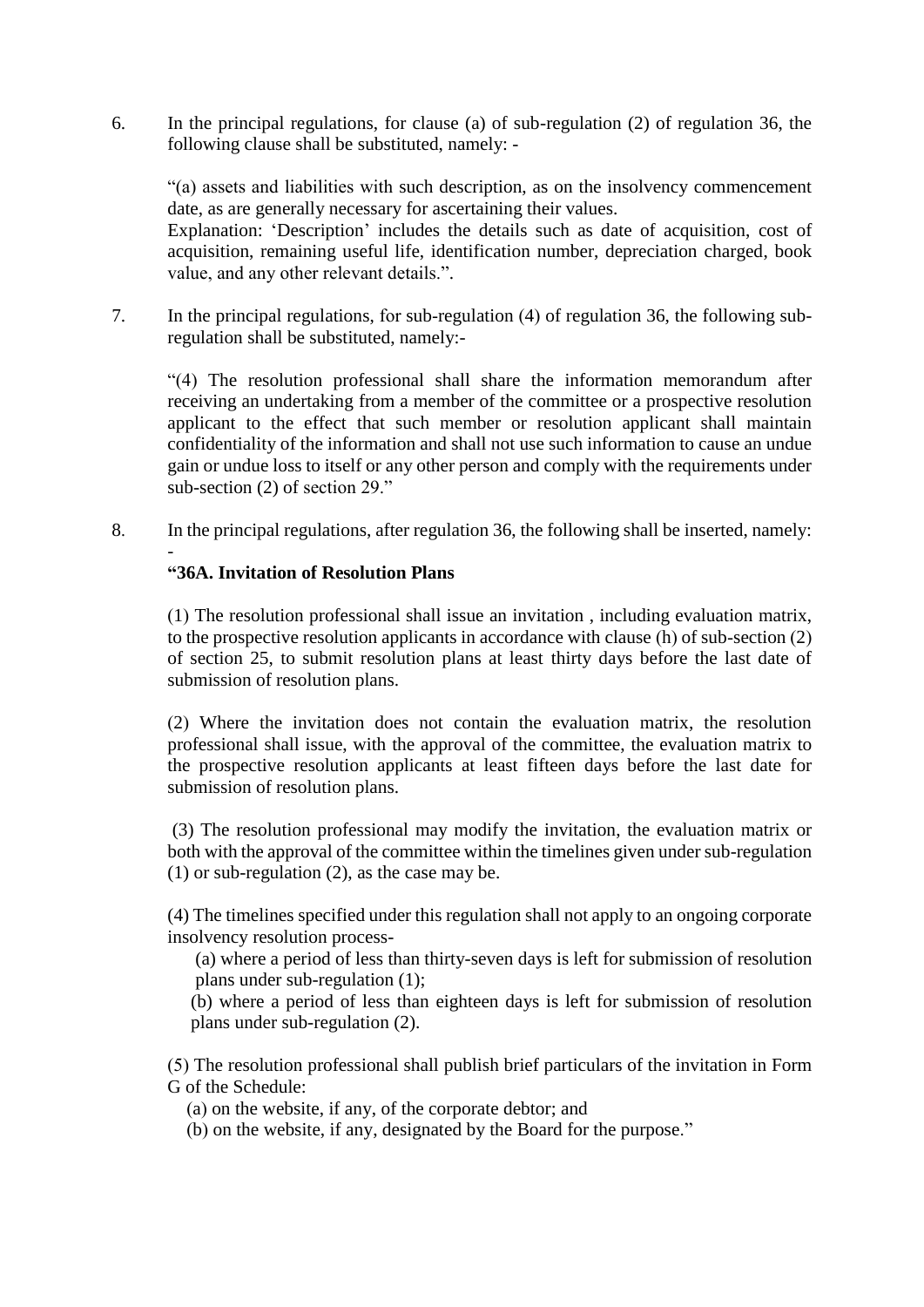9. In the principal regulations, for regulation 37, the following regulation shall be substituted, namely: -

**"37. Resolution Plan. -** A resolution plan shall provide for the measures, as may be necessary, for insolvency resolution of the corporate debtor for maximization of value of its assets, including but not limited to the following:-

(a) transfer of all or part of the assets of the corporate debtor to one or more persons;

(b) sale of all or part of the assets whether subject to any security interest or not;

(c) the substantial acquisition of shares of the corporate debtor, or the merger or consolidation of the corporate debtor with one or more persons;

(d) satisfaction or modification of any security interest;

(e) curing or waiving of any breach of the terms of any debt due from the corporate debtor;

(f) reduction in the amount payable to the creditors;

(g) extension of a maturity date or a change in interest rate or other terms of a debt due from the corporate debtor;

(h) amendment of the constitutional documents of the corporate debtor;

(i) issuance of securities of the corporate debtor, for cash, property, securities, or in exchange for claims or interests, or other appropriate purpose;

(j) change in portfolio of goods or services produced or rendered by the corporate debtor;

(k) change in technology used by the corporate debtor; and

(l) obtaining necessary approvals from the Central and State Governments and other authorities."

10. In the principal regulations, after sub-regulation (3) of regulation 39, the following subregulation (3A) shall be inserted, namely: -

"(3A) The committee shall, while approving the resolution plan under sub-section (4) of section (30), specify the amounts payable from resources under the resolution plan for the purposes under sub-regulation (1) of regulation 38."

11. In the principal regulations, for sub-regulation (4) of regulation 39, the following subregulation (4) shall be substituted, namely: -

"(4) The resolution professional shall submit the resolution plan approved by the committee to the Adjudicating Authority, at least fifteen days before the expiry of the maximum period permitted under section 12 for the completion of the corporate insolvency resolution process, with the certification that-

(a) the contents of the resolution plan meet all the requirements of the Code and the Regulations; and

(b) the resolution plan has been approved by the committee:

Provided that the timeline specified in this sub-regulation shall not apply to an ongoing corporate insolvency resolution process which has completed  $130<sup>th</sup>$  day from its commencement date."

12. In the principal regulations, after Form F, the following Form shall be inserted, namely:-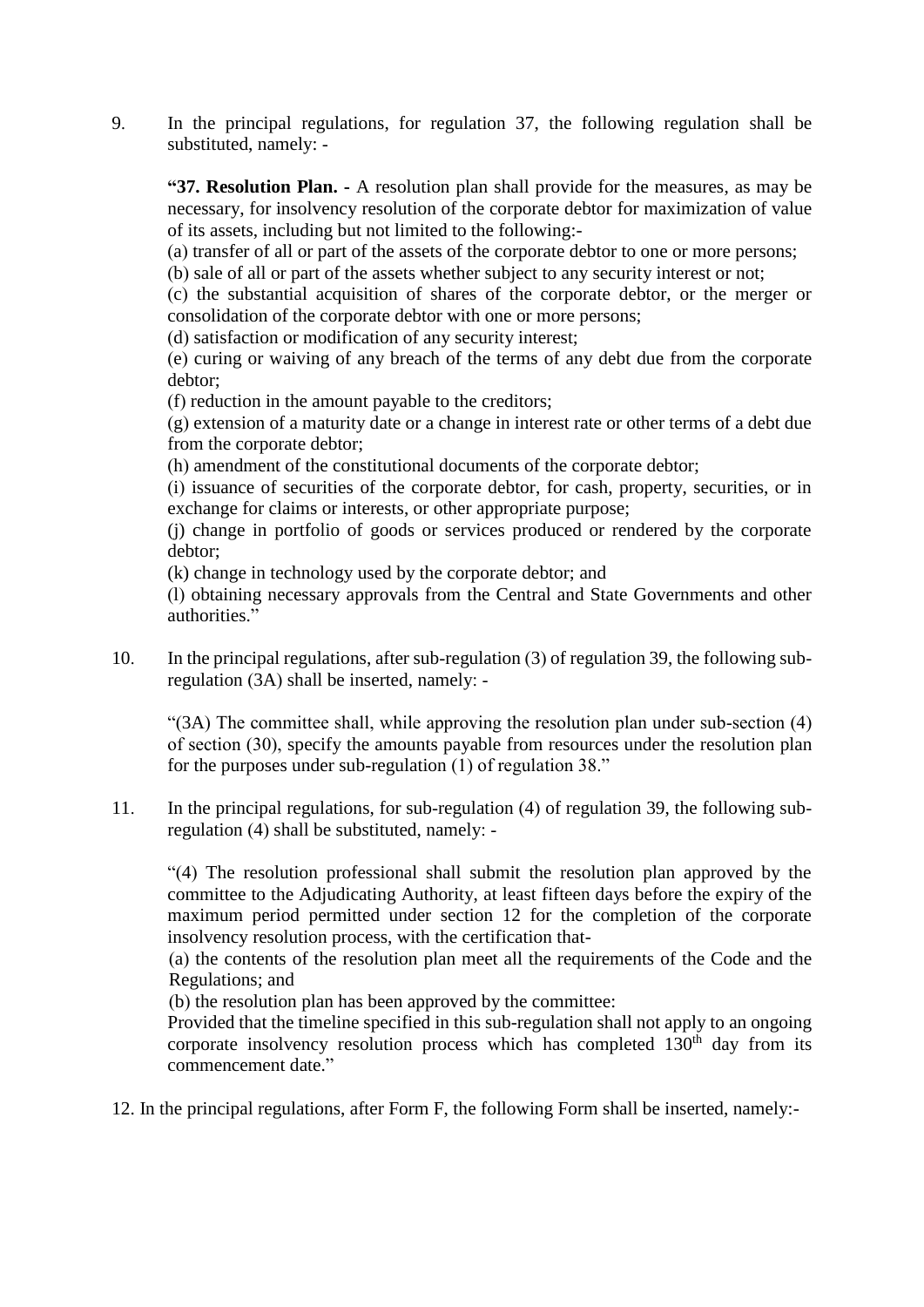# "Form G

Invitation of Resolution Plans

*(Under sub-regulation (5) of regulation 36A of the Insolvency and Bankruptcy Board of India (Insolvency Resolution Process for Corporate Persons) Regulations, 2016)*

## **FOR THE ATTENTION OF THE PROSPECTIVE RESOLUTION APPLICANTS OF (Name of Corporate Debtor)**

|                | Sl. No.   Particulars                               |  |
|----------------|-----------------------------------------------------|--|
| $\mathbf{1}$   | NAME OF CORPORATE DEBTOR                            |  |
| $\overline{2}$ | DATE OF INCORPORATION OF CORPORATE DEBTOR           |  |
| $\overline{3}$ | AUTHORITY UNDER WHICH CORPORATE DEBTOR IS           |  |
|                | INCORPORATED / REGISTERED                           |  |
| $\overline{4}$ | CORPORATE IDENTITY NUMBER / LIMITED LIABILITY       |  |
|                | <b>IDENTIFICATION NUMBER OF CORPORATE DEBTOR</b>    |  |
| 5              | ADDRESS OF THE REGISTERED OFFICE AND PRINCIPAL      |  |
|                | OFFICE (IF ANY) OF CORPORATE DEBTOR                 |  |
| 6              | INSOLVENCY COMMENCEMENT DATE IN RESPECT OF          |  |
|                | <b>CORPORATE DEBTOR</b>                             |  |
| $\overline{7}$ | DATE OF CLOSURE OF INSOLVENCY<br>ESTIMATED          |  |
|                | <b>RESOLUTION PROCESS</b>                           |  |
| 8              | DATE OF ISSUE OF INFORMATION MEMORANDUM             |  |
| 9              | THE INFORMATION<br><b>MANNER</b><br>OF OBTAINING    |  |
|                | MEMORANDUM BY THE PROSPECTIVE RESOLUTION            |  |
|                | <b>APPLICANTS</b>                                   |  |
| 10             | DATE OF ISSUE OF INVITATION FOR RESOLUTION PLANS    |  |
| 11             | OF OBTAINING THE INVITATION BY THE<br><b>MANNER</b> |  |
|                | PROSPECTIVE RESOLUTION APPLICANTS                   |  |
| 12             | DATE OF ISSUE OF EVALUATION MATRIX                  |  |
| 13             | MANNER OF OBTAINING THE EVALUATION MATRIX BY        |  |
|                | THE PROSPECTIVE RESOLUTION APPLICANTS               |  |
| 14             | LAST DATE FOR SUBMISSION OF RESOLUTION PLANS        |  |
| 15             | MANNER OF SUBMITTING RESOLUTION PLANS BY A          |  |
|                | PROSPECTIVE RESOLUTION APPLICANT                    |  |
| 16             | NAME, ADDRESS AND EMAIL OF THE RESOLUTION           |  |
|                | PROFESSIONAL, AS REGISTERED WITH THE BOARD          |  |
| 17             | ADDRESS AND EMAIL, IF ANY, OTHER THAN GIVEN AT SL.  |  |
|                | NO. 16 TO BE USED FOR CORRESPONDENCE WITH THE       |  |
|                | RESOLUTION PROFESSIONAL                             |  |
| 18             | REGISTRATION NUMBER OF RESOLUTION PROFESSIONAL,     |  |
|                | AS GRANTED BY THE BOARD                             |  |

Signature of Resolution Professional For ………….(Name of Corporate Debtor) Date and Place...."

> (Dr. M. S. Sahoo) Chairperson  $[ADVT. ]$